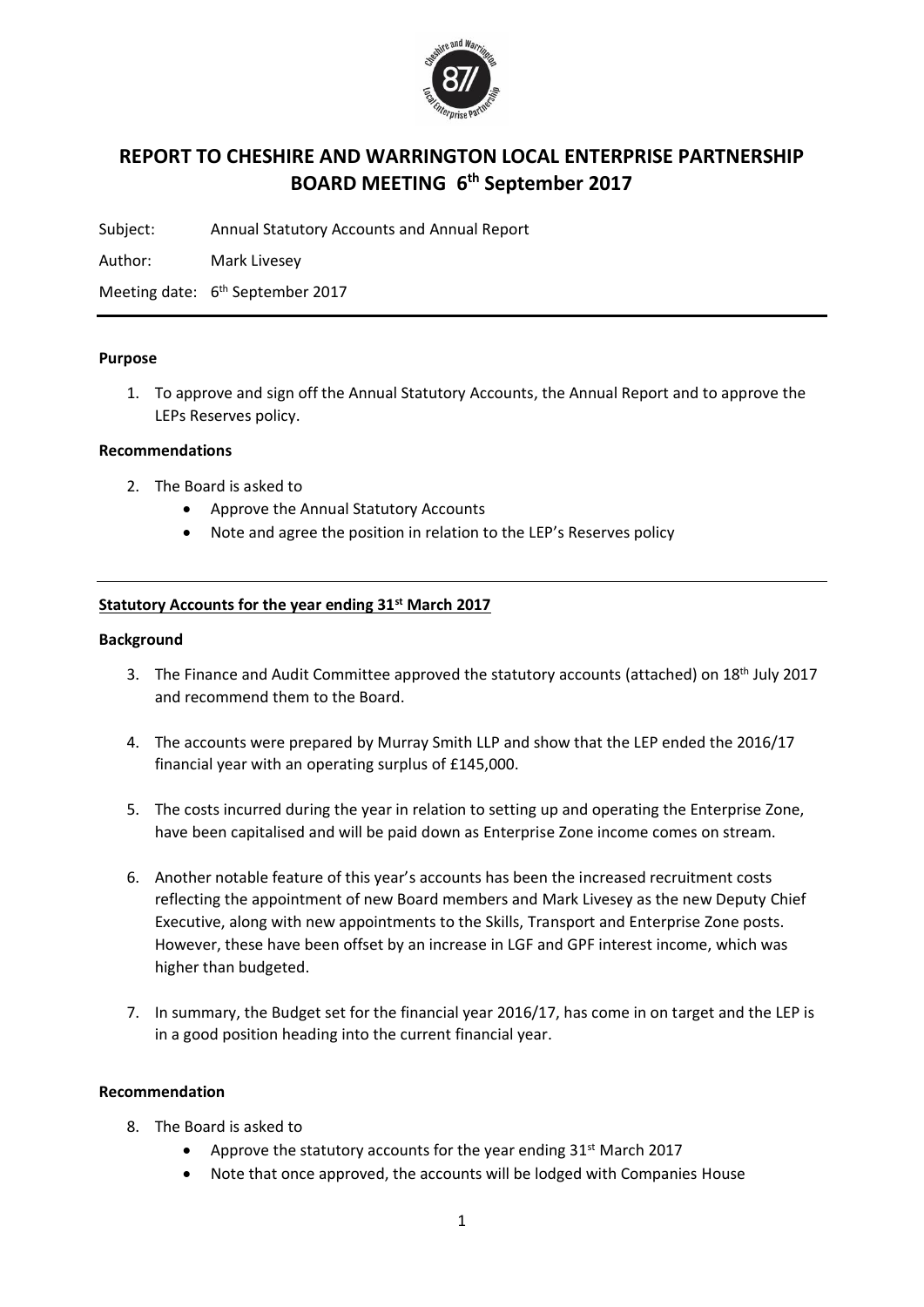

#### **Annual Report**

- 9. DCLG's Assurance Framework for LEPs, requires us to publish an Annual Report. This presents us with a fantastic opportunity to publish our achievements, alongside allowing members of the public to understand the finances of the operating business. We have, therefore, in common with other private sector companies, produced an Annual Report (draft attached) which describes what we have achieved over the last 12 months and what we want to achieve over the next 12 months, alongside a summary of our annual accounts. Subject to approval from the Board, we would expect to publish the Annual Report towards the end of the month.
- 10. Our plan is to produce an Annual Report in a similar format to those used by public companies, with material at the front highlighting our achievements, and the full annual accounts towards the rear. The version attached to this paper is a rough first draft and is tabled to give Board members sight of the format and proposed content. Assuming Board members are broadly happy with it, we will produce further drafts, and then circulate a final version for approval by the Board with a view to publishing it as part of the Place North West event already planned for 2<sup>nd</sup> September.

#### **Recommendation**

- 11. The Board is asked to
	- Agree to the publication of the Annual Review in September subject to them agreeing the final text by correspondence.

## **Reserves Policy**

#### **Background**

- 12. During discussions in the Finance and Audit Committee, it became clear that the LEP needed to ensure it had a clear position in terms of handling reserves, with an agreed policy position. As the LEP is a company limited by guarantee, the Board needs to satisfy itself that, in the event of a change in financial circumstances, the LEP is able to meet its financial obligations and so sufficient reserves are held to discharge its legal obligations.
- 13. The LEP has previously agreed that reserves should be held at such a level to enable it to wind up the business without warning, though in practice accepts that such a scenario is unlikely. The current reserves policy, which was set in 2014, agreed that this should be set at £150,000.
- 14. Given the LEP has undergone structural change since 2014, it is right to revisit the current reserves policy. In the light of recent appointments, the costs of winding down the business would now stand at £210,000. To allow for any associated costs e.g. legal fees, it would also be prudent to hold a little extra in reserve. Current reserves total £390,000, which is almost double that required to meet our financial obligations.

#### **Recommendation**

15. The Board is asked to